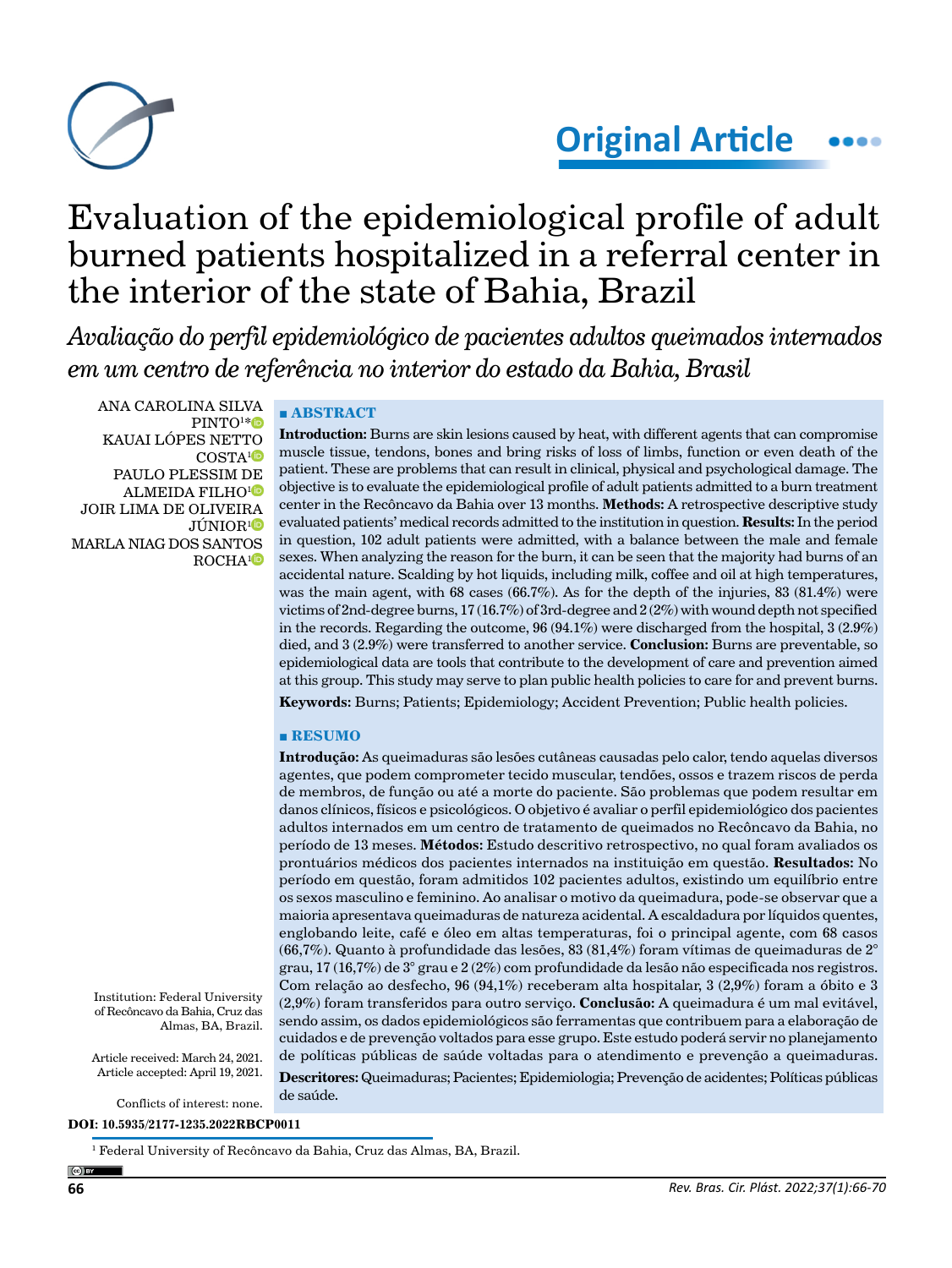#### **INTRODUCTION**

Burns are skin lesions caused by heat, with different agents that can compromise muscle tissue, tendons, bones and bring risks of loss of limbs, function or even death of the patient. These are problems that can result in clinical, physical and psychological damage. Treatments involve interruption of the burn, electrolyte replacement, rehydration, pain management, debridement and grafts<sup>1</sup>.

Burns is a set of injuries that cause injury to organic tissue and are caused by an external agent, resulting from the trauma of thermal, chemical, electrical, friction or radiation, leading to the partial or total destruction of the skin and adjacent tissues $^{2}$ .

This type of trauma can imply, in addition to psychological repercussions, damage to the respiratory, immune, cardiovascular and renal systems, and the risk of infection followed by sepsis, considered the main cause of mortality<sup>3</sup>.

According to the World Health Organization, burns are the fourth most common type of trauma globally, second only to interpersonal violence, falls and traffic accidents<sup>2</sup>. However, despite being a traumatic entity quite present in all social groups, burns have become one of the main causes of morbidity and mortality in low- and middle-income countries, such as Brazil4 .

In Brazil, it is estimated that one million individuals are burned each year, with no restrictions on sex, age or race, with a strong economic impact, given the prolonged treatment time $^5$  and the burden inherent to the disease $^6\!$ .

Burns, therefore, is an important public health problem in Brazil, being costly to the health system, and requiring long-term follow-up of the patient to deal with possible psychological and physical consequences arising from the incident<sup>7,8</sup>.

#### **OBJECTIVE**

To evaluate the epidemiological profile of adult patients admitted to a burn treatment center in the Recôncavo da Bahia, from June 2019 to June 2020.

#### **METHODS**

This is a retrospective descriptive study. For the present study, the medical records of patients admitted to the Burn Treatment Unit of the Santo Antônio de Jesus Regional Hospital were evaluated from June 2019 to June 2020. The following variables were considered: gender; age; period of internment; procedures performed and the number of procedures; existence or not of complications; burned body area; causal agent of the burn; patient's origin; burn date; date of admission; burned region; reason for the burn (accidental, aggression or self-extermination); degree of burns; ICU indication; comorbidities and deaths. The medical records of patients under 18 years of age or who were not admitted to the Burn Treatment Unit were excluded from the present study,

In order to protect the physical and psychological integrity of those involved, assuring them of ethical standards, respecting the Declaration of Helsinki (2000) and the National Health Council - resolution 196/96, this project was submitted to the Ethics Committee in Research (CEP) of the Health Sciences Center (CCS) of the Federal University of Recôncavo da Bahia (UFRB) after the signature of a letter of consent by the Hospital board and data collection was only started after approval by the CEP, under CAAE number 31216820.9.0000.0056.

During data analysis, information from the research participants was cross-referenced, and the frequency and mean of the variables were calculated. Data such as age group<sup>4</sup>, body surface area burned  $(BBS)^9$  and length of stay<sup>10</sup> were grouped according to the theoretical framework present in the literature.

#### **RESULTS**

In the 13 months analyzed at the Burn Treatment Unit, 102 adult patients were admitted, whose epidemiological data were summarized in Table 1.

**Table 1.** Epidemiological profile.

|                    | $\overline{n}$ | $\%$ |
|--------------------|----------------|------|
| Masculine          | 51             | 50.0 |
| Feminine           | 51             | 50.0 |
| Present            | 28             | 27.5 |
| <b>Absent</b>      | 74             | 72.5 |
| 18-25              | 22             | 21.6 |
| 26-40              | 31             | 30.4 |
| $41 - 55$          | 33             | 32.4 |
| 56-65              | 9              | 8.8  |
| $66+$              | $\overline{7}$ | 6.9  |
| $2nd$ -degree      | 83             | 81.4 |
| $3rd$ -degree      | 17             | 16.7 |
| Not registered     | $\mathbf{2}$   | 2.0  |
| $0 - 10%$          | 62             | 60.8 |
| 11-20%             | 15             | 14.7 |
| 21-30%             | $\overline{2}$ | 2.0  |
| >31%               | 3              | 2.9  |
| Accident           | 92             | 90.2 |
| Aggression         | 6              | 5.9  |
| Self-extermination | $\overline{2}$ | 2.0  |
| Not registered     | $\overline{2}$ | 2.0  |
|                    |                |      |

BBS: Burned Body Surface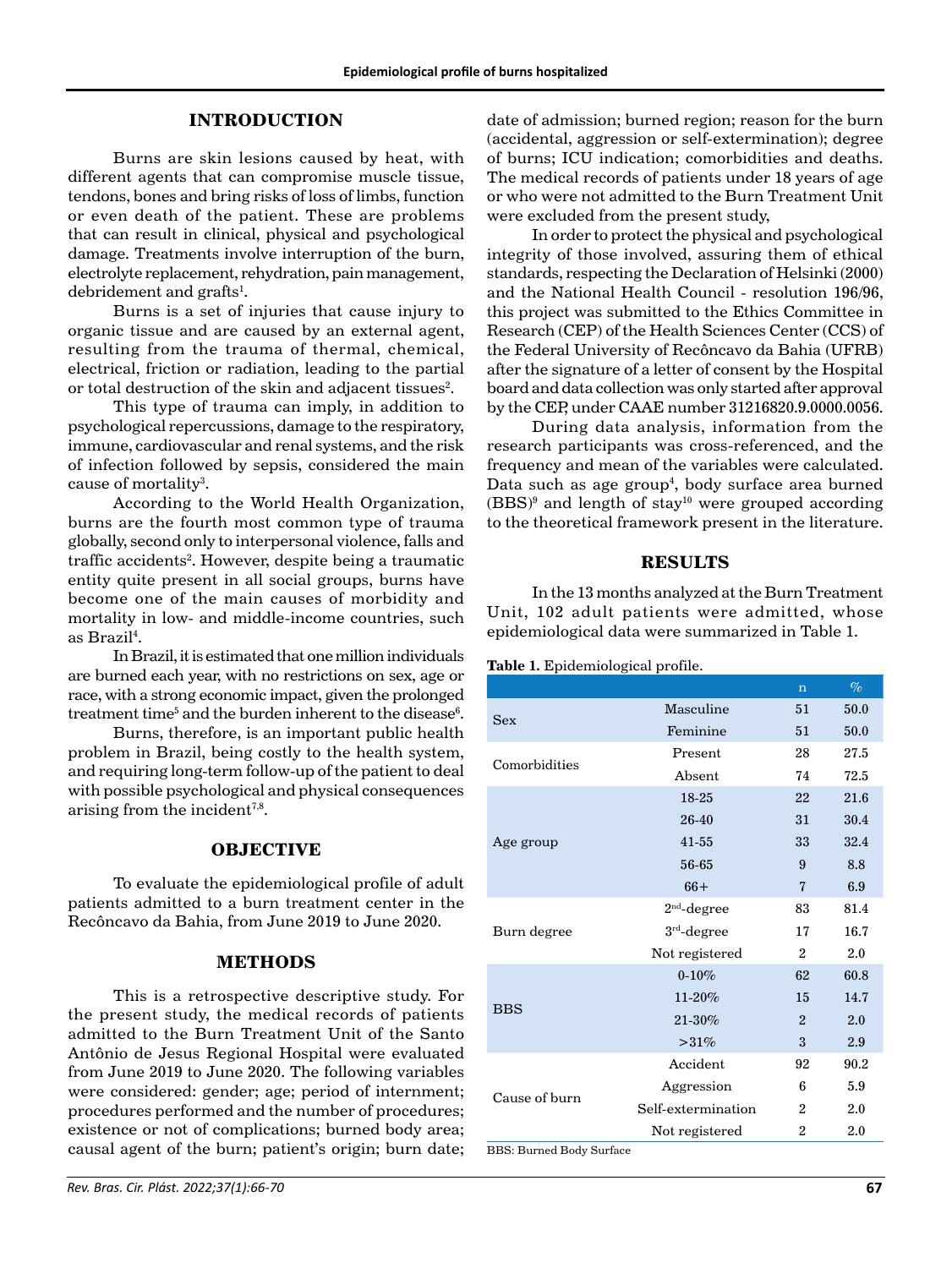There was a balance between male and female and, of the 102 hospitalized patients, most did not have comorbidities.

When analyzing the reason for the burn, whether of an accidental nature, aggression or self-extermination, it can be observed that the majority had burns of an accidental nature.

In addition, several causal agents of burns were observed. Scalding by hot liquids, including milk, coffee and oil at high temperatures, was the main agent, with 68 cases (66.7%). The second cause was direct contact with a flame, corresponding to 18 cases (17.6%). Four patients (3.9%) were victims of electrical burns. Four patients with unspecified burns were registered, representing 3.9% of the sample.

When looking at the time elapsed between the accident and admission to the burn center, it can be seen that 55 patients (53.9%) took up to 5 days to seek care, while 3 (2.9%) delayed up to 16 days or most.

As for the depth of the injuries, 83 (81.4%) were victims of 2nd-degree burns, 17 (16.7%) of 3rd-degree and 2 (2%) with wound depth not specified in the records. The records of the affected body regions were present in 100 medical records, with the lower limbs being the most affected, with 24.5% of the cases; followed by the upper limbs, with 19.6%; head and neck, with 16.7%; and multiple lesions, with 15.7%.

The most prevalent BBS was up to 10%, found in 62 patients (60.8%). Twenty patients had their BBS missing from the medical records.

As for the procedures performed, all patients in the sample underwent surgical debridement, 68 patients underwent debridement only (66.7%), 32 underwent debridement and grafting (31.4%), and 2 patients (2%) underwent grafting and retail.

Regarding the length of stay, 30 patients stayed 16 days or more in the hospital (29.4%), and 29 patients stayed up to 5 days.

Regarding the outcome, 96 (94.1%) were discharged from the hospital,  $3(2.9\%)$  died, and  $3(2.9\%)$  were transferred to another service. Regarding the ICU indication, 4 (3.9%) patients had an established indication, while 98 (96.1%) were treated in common ward beds.

When analyzing the overall mortality of patients, the result is 3 deaths (2.9%). Of all hospitalized patients, 12 (11.8%) had complications in their treatment, and 87 (85.3%) did not.

When comparing comorbidities with deaths (Table 2), it is observed that, of the three deaths that occurred, 66% had no comorbidities.

When comparing deaths with complications (Table 3), it can be seen that most patients had no complications and did not die.

It can be seen that, when comparing BBS with the length of hospital stay (Table 4), there was a certain balance in the period spent in the hospital environment.

| Table 2. Deaths due to the presence of comorbidities. |  |
|-------------------------------------------------------|--|
|-------------------------------------------------------|--|

|                    |       | <b>Deaths</b> |    |
|--------------------|-------|---------------|----|
|                    |       | Yes           | Nο |
| <b>Presence of</b> | Yes   |               | 27 |
| comorbidities      | No    | 2             | 72 |
|                    | TOTAL | ঽ             | 99 |

**Table 3.** Deaths due to the presence of complications.

|                    |              | <b>Deaths</b> |    |
|--------------------|--------------|---------------|----|
|                    |              | Yes           | No |
| <b>Presence of</b> | Yes          | 3             | 10 |
| complications      | No           |               | 89 |
|                    | <b>TOTAL</b> | ঽ             | 99 |

#### **DISCUSSION**

According to the Ministry of Health, there were 966 hospitalizations of adults for burns and corrosion in Bahia from November 2018 to November 2019. When comparing this same period and this same age group to the Northeast Region, this number increases to 4081 admissions. In the entire national territory, in the same period and age group, there were a total of 16,231 hospitalizations $^{11}$ .

The epidemiological data of patients admitted to the burn treatment unit are of paramount importance as it is a way of knowing the main factors related to burns and developing preventive measures that reduce the incidence of such events $12$ .

|                         |                   | length of stay |              |                                              |                 |
|-------------------------|-------------------|----------------|--------------|----------------------------------------------|-----------------|
|                         |                   | Up to 5 days   |              | Between 6 and 10 days Between 11 and 15 days | 16 days or more |
| <b>BBS</b>              | Up to $20\%$      | 20             | 11           | 17                                           | 14              |
|                         | From 11 to $20\%$ |                | $\mathbf{0}$ | 4                                            | 10              |
|                         | From 21 to $30\%$ |                | $\Omega$     | $\bf{0}$                                     |                 |
|                         | More than $30\%$  | $\overline{2}$ |              | $\bf{0}$                                     | $\mathbf{0}$    |
|                         | <b>TOTAL</b>      | 24             | 12           | 21                                           | 25              |
| DDC. Dumad Dady Curfood |                   |                |              |                                              |                 |

**Table 4.** Length of hospital stay by burnt body surface indices.

S: Burned Body Surface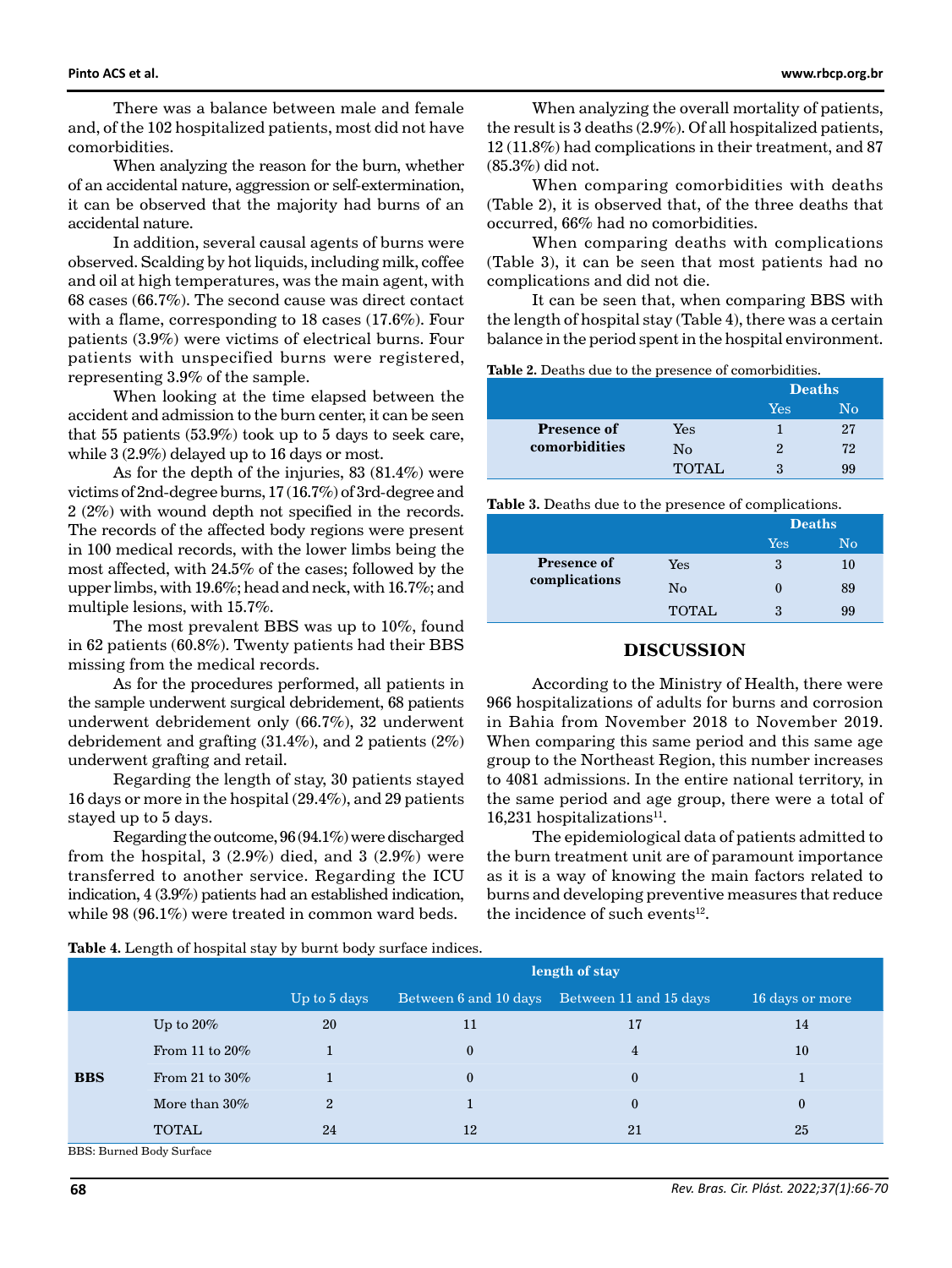In the period studied, from June 2019 to June 2020, 102 medical records were analyzed, in which females and males were equally affected by burns, a prevalence that differs from other studies $2,4,5$ . This finding can be explained by the risk of accidents offered by the residence for the occurrence of burns<sup>13</sup>.

Regarding the age group, the patients most affected by burns belonged to the 41 to 55 group. In the literature, 20 to 24 years old, followed by 35 to 39 years old, were the most prevalent, which differs from the  ${\rm results~of~this~research^4}.$ 

The reason for the burn is following the literature, in which most burns are accidental in nature $14$ . The most common causal agents were hot liquids and flame, corroborating the literature<sup>3</sup>.

According to the literature, the most affected regions were lower limbs and upper limbs, which shows the limbs as the most affected; however, the present study differs from the others in terms of this involvement<sup>15</sup>. Concerning the depth of the injuries, second-degree burns were the most prevalent in this study. Similar results were found in other studies<sup>2,16</sup>.

Surgical debridement was the most performed procedure in patients, a result also obtained in the literature4 , in which debridement was responsible for 58.74% of procedures performed in burn patients in Indonesia.

The length of hospital stay in this research, which averaged 11 to 15 days, agrees with the literature, which shows an average of 13.3 days<sup>3</sup>, which the reduced specialized team can justify, and not available on all days of the week, postponing some procedures in the area, and extending the length of stay.

Complications were found in 11.8% of the patients, a value that differs from that found in the literature<sup>8</sup>, which resulted in complications in 63.1% of the patients, which can again be explained by the level of complexity of the referred burn center. The smaller sample size can also explain this difference in this research (102).

In this study, there was a prevalence of hospital discharge, and only 2.9% had death as an outcome, a result also found in the literature<sup>16</sup>, with 97.1% of patients being discharged and 2.7% dying. Despite converging with results from other studies, these data can be justified by the proposal of the burn center studied, that is, because it is a care unit for small and medium burns, these numbers become biased, since large burns, the main responsible for the mortality rates of this condition, are promptly transferred to other institutions.

In this context, epidemiological studies are valuable because they create information for carrying out preventive public health policies<sup>17</sup>, thus showing the importance of carrying out this work, aiming at improving public assistance to burn victims with greater efficiency and effectiveness.

However, this work is limited by the absence of some variables in the patients' charts or incomplete information. In addition, this research brings specific data from a region in the interior of Bahia, which may not be compatible with other regions.

## **CONCLUSION**

In this study, in the epidemiological profile of the patients, there was an equality in prevalence between the sexes, aged between 41 and 55 years and without comorbidities. The main causal agent was scalding, followed by direct contact with flame. There was a prevalence of second-degree burns, and the main reason that led to the burn was accidental.

Burning is an avoidable evil, so epidemiological data are tools that contribute to the development of care and prevention aimed at this group to reduce burns accidents.

This study may serve to plan public health policies to care for and prevent burns.

# **COLLABORATIONS**

- **ACSP** Analysis and/or data interpretation, Conception and design study, Conceptualization, Data Curation, Final manuscript approval, Formal Analysis, Investigation, Methodology, Project Administration, Writing - Original Draft Preparation, Writing - Review & Editing
- **KLNC** Analysis and/or data interpretation, Conception and design study, Conceptualization, Data Curation, Final manuscript approval, Formal Analysis, Investigation, Methodology, Project Administration, Writing - Original Draft Preparation, Writing - Review & Editing
- **PPAF** Conception and design study, Conceptualization, Final manuscript approval, Methodology, Project Administration, Supervision, Writing - Review & Editing
- **JLOJ** Conception and design study, Conceptualization, Final manuscript approval, Methodology, Project Administration, Supervision, Writing - Review & Editing
- **MNSR** Conception and design study, Final manuscript approval, Methodology, Writing - Review & Editing

## **REFERENCES**

1. Nascimento SB, Soares LSS, Areda CA, Saavedra PAE, Leal JVO, Adorno J, et al. Perfil dos pacientes hospitalizados na unidade de queimados de um hospital de referência de Brasília. Rev Bras Queimaduras. 2015;14(3):211-7.